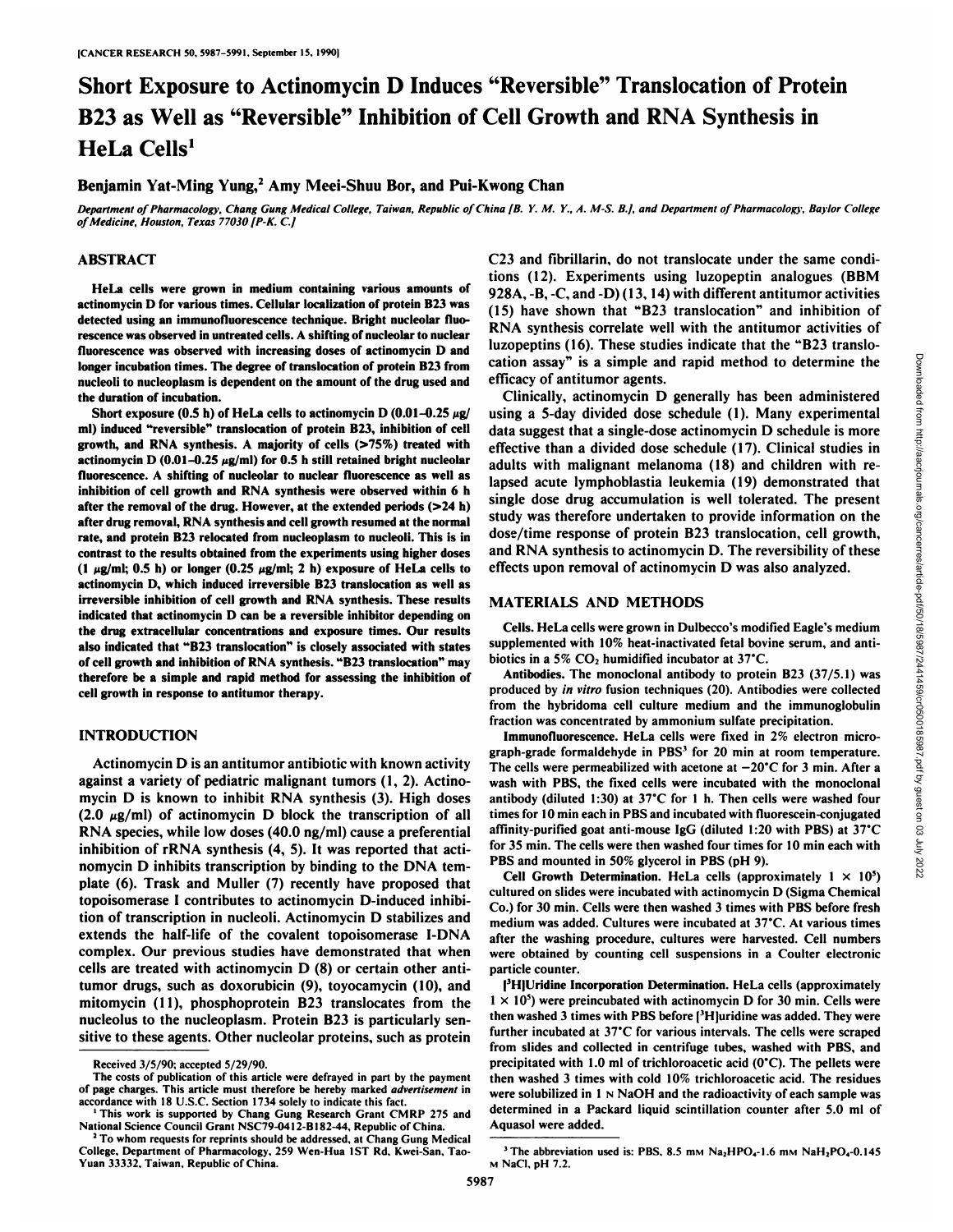Table 1 "B23 translocation" in HeLa cells treated with actinomycin D HeLa cells were cultured on slides. Doses of actinomycin D were added to the culture medium. The localization of protein B23 was determined after various times of incubation.

| Dose         | Time |          | % of cells in each transloca-<br>tion pattern <sup>a</sup> |              |  |
|--------------|------|----------|------------------------------------------------------------|--------------|--|
| $(\mu$ g/ml) | (h)  | A        | в                                                          | $\mathbf{C}$ |  |
| 0.01         | 0.5  | 100      | $\bf{0}$                                                   | 0            |  |
|              | 1.0  | 56       | 44                                                         | 0            |  |
|              | 1.5  | 24       | 76                                                         | $\bf{0}$     |  |
|              | 2.0  | 0        | 95                                                         | 5            |  |
|              | 4.0  | $\bf{0}$ | 5                                                          | 95           |  |
| 0.05         | 0.5  | 90       | 10                                                         | 0            |  |
|              | 1.0  | 22       | 78                                                         | 0            |  |
|              | 1.5  | $\bf{0}$ | 51                                                         | 49           |  |
|              | 2.0  | $\bf{0}$ | 32                                                         | 68           |  |
|              | 4.0  | $\bf{0}$ | $\bf{0}$                                                   | 100          |  |
| 0.25         | 0.5  | 78       | 22                                                         | 0            |  |
|              | 1.0  | $\bf{0}$ | 88                                                         | 12           |  |
|              | 1.5  | 0        | 17                                                         | 83           |  |
|              | 2.0  | $\bf{0}$ | 0                                                          | 100          |  |
|              | 4.0  | $\bf{0}$ | 0                                                          | 100          |  |
| 1.0          | 0.5  | 8        | 92                                                         | 0            |  |
|              | 1.0  | $\bf{0}$ | 78                                                         | 22           |  |
|              | 1.5  | 0        | 5                                                          | 95           |  |
|              | 2.0  | 0        | 0                                                          | 100          |  |
|              | 4.0  | 0        | 0                                                          | 100          |  |

*°A. cells showed bright nucleolar fluorescence with little or no nuclear fluo* rescence; B. both nuclear and nucleolar fluorescence were observed in cells; C. cells showed homogeneous nuclear fluorescence with no distinct nucleolar fluo rescence. Triplicate 100-cell counts were performed. Values are representative of the results obtained in several (at least two) replications of the experiment.

### RESULTS

(h)  $A$  B C cence (A pattern, Fig. 1, A), which indicated that there was no trol cells with various amount of actinomycin B for various times. Contained triangular triangular fluores-<br>triangular fluores-Time and Dose-Response Studies. Table 1 shows the resulting immunofluorescence patterns of HeLa cells after incubation with various amount of actinomycin D for various times. Con B23 translocation. After treatment with actinomycin D (0.01  $\mu$ g/ml; 1 h), 44% of the cells began to show B23 translocation with both nuclear and nucleolar fluorescence (B pattern, Fig.  $1B$ ), while 56% of the cells retained bright nucleolar fluorescence (A pattern). At  $0.05 \mu g/ml$  of actinomycin D (1.5 h treatment), 49% of the cells showed complete nuclear fluorescence (C pattern, Fig.  $1C$ ). The percentage of cells with complete B23 translocation was shown to increase with higher doses  $(0.25-1 \mu g/ml)$  and longer incubation times  $(2-4 h)$ . These results indicated that the degree of translocation of phosphodependent on the amount of drug used and the duration of incubation.

> Translocation and Relocation of Protein B23. Localization of protein B23 in actinomycin D-treated HeLa cells (0.5-h treat ment) upon removal of drug was studied. Most of the cells  $($ >75%) treated with various doses of actinomycin D $(0.01-0.25)$  $\mu$ g/ml) for 0.5 h still retained bright nucleolar fluorescence (A pattern). Surprisingly, gradual shifting of nucleolar to nuclear fluorescence (B and C patterns) was observed within 6 h after removal of the drug. Table 2 summarizes the quantitative

Fig. I. Immunofluorescence and phase contrast pictures of HeLa cells after treatment with actinomycin D. HeLa cells were grown on slides. Actinomycin D was added, and cul tures were incubated at 37°C for various times before the cells were fixed and immunostained by protein B23 antibody. A, control cells with out drug treatment; only nucleolar fluores cence was observed. B, cells treated with acti nomycin D (0.01  $\mu$ g/ml) for 2 h, both nuclear and nucleolar fluorescence were observed. C, maximum effect after treatment with actino mycin D (0.25  $\mu$ g/ml; 2 h) in which only nuclear fluorescence was observed.  $D$ ,  $E$ , and  $F$ , phase contrast pictures.

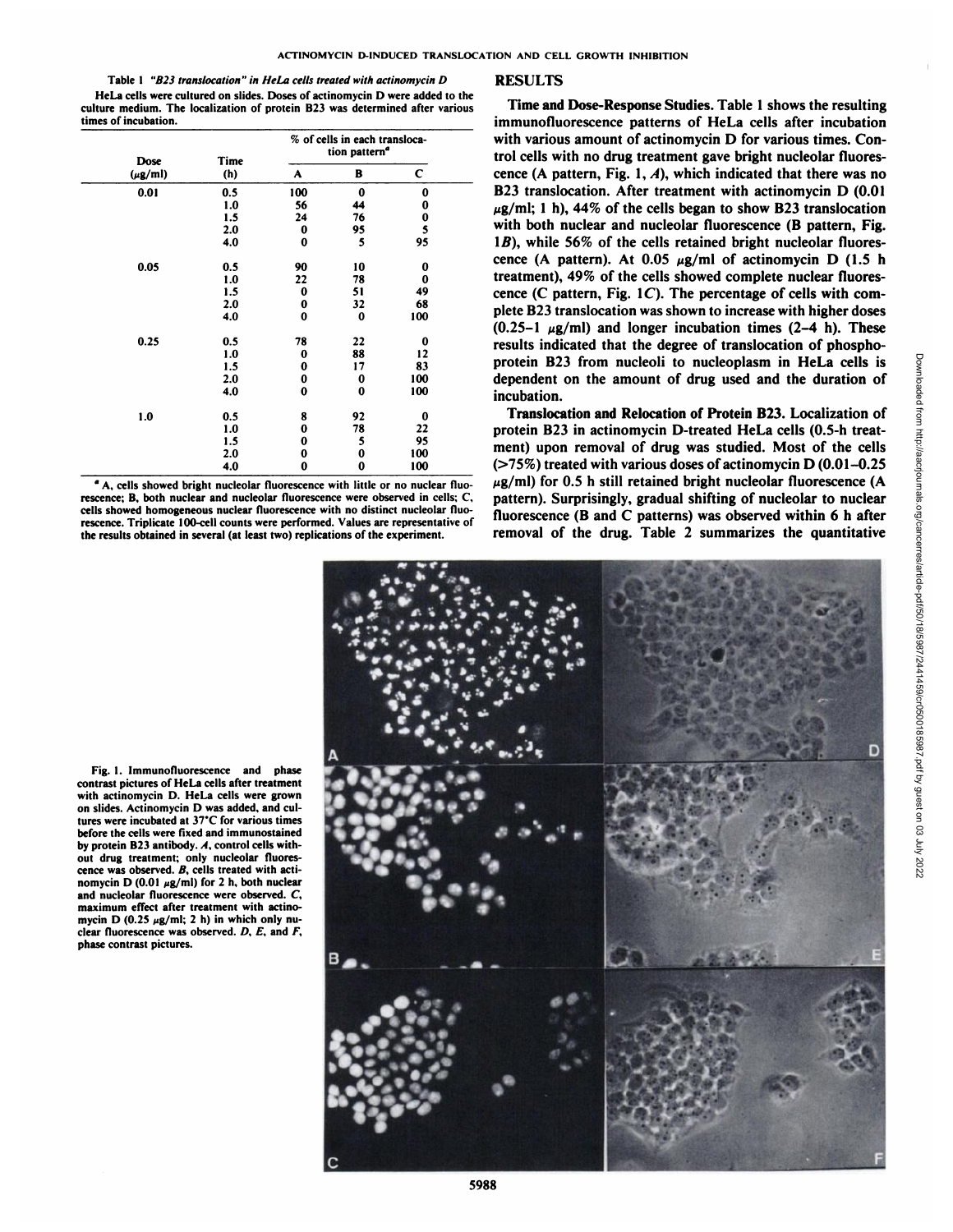after removal of drug.

#### Table 2 Localization of protein B23 upon removal of actinomycin D after 0.5 h *treatment*

HeLa cells were cultured on slides. Doses of actinomycin D were added to the culture medium. After 30 min of incubation, the drug was removed (washed 3 times with PBS). Localization of protein B23 was then determined at various times after removal of drug.

| Dose         | Time     |             | % of cells in each transloca-<br>tion pattern <sup>a</sup> |             | <b>Doses</b> | Time        |
|--------------|----------|-------------|------------------------------------------------------------|-------------|--------------|-------------|
| $(\mu$ g/ml) | (h)      | A           | В                                                          | C           | $(\mu$ g/ml) | (h)         |
| 0.01         | $\bf{0}$ | 100         | $\bf{0}$                                                   | $\bf{0}$    | 0.01         | $\bf{0}$    |
|              | 0.5      | 100         | 0                                                          | $\bf{0}$    |              | 0.5         |
|              | 6.0      | 37          | 63                                                         | $\bf{0}$    |              | 6.0         |
|              | 24.0     | 75          | 25                                                         | $\bf{0}$    |              | 24.0        |
|              | 30.0     | 88          | 12                                                         | $\bf{0}$    |              | 30.0        |
|              | 40.0     | 91          | 9                                                          | $\bf{0}$    |              | 40.0        |
| 0.05         | $\bf{0}$ | 90          | 10                                                         | 0           | 0.05         | $\mathbf 0$ |
|              | 0.5      | 85          | 15                                                         | $\bf{0}$    |              | 0.5         |
|              | 6.0      | $\mathbf 0$ | 81                                                         | 19          |              | 6.0         |
|              | 24.0     | 21          | 73                                                         | 19          |              | 24.0        |
|              | 30.0     | 61          | 39                                                         | $\bf{0}$    |              | 30.0        |
|              | 40.0     | 73          | 27                                                         | $\bf{0}$    |              | 40.0        |
| 0.25         | $\bf{0}$ | 79          | 21                                                         | 0           | 0.25         | 0           |
|              | 0.5      | 15          | 85                                                         | $\bf{0}$    |              | 0.5         |
|              | 6.0      | 0           | 18                                                         | 82          |              | 6.0         |
|              | 24.0     | $\bf{0}$    | 57                                                         | 43          |              | 24.0        |
|              | 30.0     | 16          | 72                                                         | 12          |              | 30.0        |
|              | 40.0     | 32          | 68                                                         | $\mathbf 0$ |              | 40.0        |
| 1.0          | 0        | 0           | 95                                                         | 5           | 1.0          | $\bf{0}$    |
|              | 0.5      | $\bf{0}$    | 15                                                         | 85          |              | 0.5         |
|              | 6.0      | $\bf{0}$    | $\bf{0}$                                                   | 100         |              | 6.0         |
|              | 24.0     | $\pmb{0}$   | 0                                                          | 100         |              | 24.0        |
|              | 30.0     | $\bf{0}$    | 0                                                          | 100         |              | 30.0        |
|              | 40.0     | $\Omega$    | $\bf{0}$                                                   | 100         |              | 40.0        |

|             |                                                                            |              | <b>.</b> .   |                                                            |          |                  |                                         |
|-------------|----------------------------------------------------------------------------|--------------|--------------|------------------------------------------------------------|----------|------------------|-----------------------------------------|
|             | % of cells in each transloca-<br>tion pattern <sup>a</sup><br><b>Doses</b> |              | Time         | % of cells in each translo-<br>cation pattern <sup>a</sup> |          |                  |                                         |
| A           | в                                                                          | C            | $(\mu g/ml)$ | (h)                                                        | A        | В                | ∽                                       |
| 100         | $\mathbf{0}$                                                               | Ω            | 0.01         | $\mathbf{0}$                                               | 24       | 76               | $\mathbf 0$                             |
| 100         |                                                                            |              |              | 0.5                                                        | 10       | 90               | $\bf{0}$                                |
| 37          | 63                                                                         |              |              | 6.0                                                        |          | 70               | 30                                      |
| 75          | 25                                                                         |              |              | 24.0                                                       |          | 82               | 18                                      |
| 88          | 12                                                                         |              |              | 30.0                                                       | 27       | 73               | $\bf{0}$                                |
| 91          | $\boldsymbol{9}$                                                           | 0            |              | 40.0                                                       | 54       | 46               | $\bf{0}$                                |
|             |                                                                            |              |              |                                                            |          |                  |                                         |
| 90          | 10                                                                         |              | 0.05         | $\bf{0}$                                                   |          | 21               | 79                                      |
| 85          | 15                                                                         |              |              | 0.5                                                        |          | 12               |                                         |
| $\mathbf 0$ | 81                                                                         | 19           |              | 6.0                                                        |          |                  | $\frac{88}{95}$<br>78                   |
| 21          | 73                                                                         | 19           |              | 24.0                                                       |          | 22               |                                         |
| 61          | 39                                                                         |              |              | 30.0                                                       |          | 19               | $\begin{array}{c} 81 \\ 83 \end{array}$ |
| 73          | 27                                                                         | 0            |              | 40.0                                                       | 0        | 17               |                                         |
| 79          | 21                                                                         |              | 0.25         | 0                                                          |          | 0                | 100                                     |
| 15          | 85                                                                         |              |              | 0.5                                                        |          |                  | 100                                     |
| $\bf{0}$    | 18                                                                         | 82           |              | 6.0                                                        |          |                  | 100                                     |
| $\mathbf 0$ | 57                                                                         | 43           |              | 24.0                                                       |          | $\mathbf 0$      | 100                                     |
| 16          | 72                                                                         | 12           |              | 30.0                                                       |          | $\boldsymbol{0}$ | 100                                     |
| 32          | 68                                                                         | $\bf{0}$     |              | 40.0                                                       |          | $\bf{0}$         | 100                                     |
|             |                                                                            |              |              |                                                            |          |                  |                                         |
| $\bf{0}$    | $\frac{95}{15}$                                                            | 5            | 1.0          | 0                                                          | $\bf{0}$ | $\bf{0}$         | 100                                     |
| $\sim$      |                                                                            | $\mathbf{A}$ |              | $\sim$ $\sim$                                              | $\sim$   | $\sim$           | .00                                     |

Table 3 Localization of protein 823 upon removal of actinomycin D after 2.0 h *treatment* HeLa cells were cultured on slides. Doses of actinomycin D were added to the culture medium. After 2 h of incubation, the drug was removed (washed 3 times with PBS). Localization of protein B23 was then determined at various times

" Classification of immunofluorescence pattern is defined in Table 1. Footnote *a. Triplicate 100-cell counts were performed. Values are representative of the* results obtained in several (at least two) replications of the experiment.

analysis of these studies. At 0.25  $\mu$ g/ml of actinomycin D (0.5h treatment), 79% of the cells retained bright nucleolar fluores cence (A pattern). At 6 h after drug removal, a majority of the cells (82%) showed complete nuclear fluorescence. However, at the extended periods (>24 h) after drug removal, protein B23 began to relocate from nucleoplasm to nucleoli. A shifting of nuclear to nucleolar fluorescence was observed. At 40 h after removal of actinomycin D (0.25  $\mu$ g/ml), 68% of the cells showed both nuclear and nucleolar fluorescence while 32% of the cells showed bright nucleolar fluorescence. These results strongly suggested that short exposure of cells to actinomycin D could induce only "reversible translocation." This is in contrast to the results obtained from the experiments of higher doses (1  $\mu$ g/ ml; 0.5 h) or longer (0.05-1.0  $\mu$ g/ml; 2 h) (Table 3) exposure of HeLa cells to actinomycin D. of which the induced B23 translocation is irreversible.

Cell Growth and RNA Synthesis. Other measures we took in our studies are determination of cell growth and incorporation of  $[3H]$ uridine into acid-insoluble material, which is generally considered to guantity RNA synthesis and inhibition of RNA synthesis. Figs. 2 and 3 show the results of cell growth and RNA synthesis in actinomycin D-treated HeLa cells  $(0.25 \mu g$ / ml; 0.5 h) upon removal of drug, respectively. Similar to the the stated 3 times with PBS before fresh medium was added. Cultures were results of translocation studies, short exposure of cells to acti nomycin D (0.25  $\mu$ g/ml; 0.5 h) did cause slowdown of cell growth and inhibition of RNA synthesis within the period of 6 h after drug removal. Recovery of cell growth and RNA synthesis were also observed at the extended period  $(>24 h)$  after drug removal. Treatment with high doses of actinomycin D (1  $\mu$ g/ ml; 0.5 h), on the other hand, caused severe inhibition of cell growth and RNA synthesis. Recovery of such inhibitions (Figs. 2 and 3) and relocation of protein B23 from nucleoplasm to

a. Triplicate 100-cell counts were performed. Values are representative of the results obtained in several (at least two) replications of the experiment.

 $\bf{0}$ 

 $\bf{0}$ 

 $\bf{0}$ 

 $\bf{0}$ 

0

 $\mathbf 0$ 

100

100

100

100



Fig. 2. Cell growth in HeLa cells after short exposure to actinomycin D. HeLa cells cultured on slides were incubated with actinomycin D for 30 min. Cells were then washed 3 times with PBS before fresh medium was added. Cultures were harvested. Cell numbers were obtained by counting cell suspensions in a Coulter electronic particle counter. Points, mean of duplicate slide samples. Values are representative of the results obtained in several (at least two) replications of the experiments.  $\times$ , control cells without drug treatment;  $\circ$ , 0.25  $\mu$ g/ml actinomycin D treatment;  $\bullet$ , 1  $\mu$ g/ml actinomycin D treatment.

nucleoli (Table 2) were not observed upon removal of drug. These results indicated that exposure of cells to high doses of actinomycin D would cause irreversible effects on cell growth, RNA synthesis and translocation of protein B23. Our results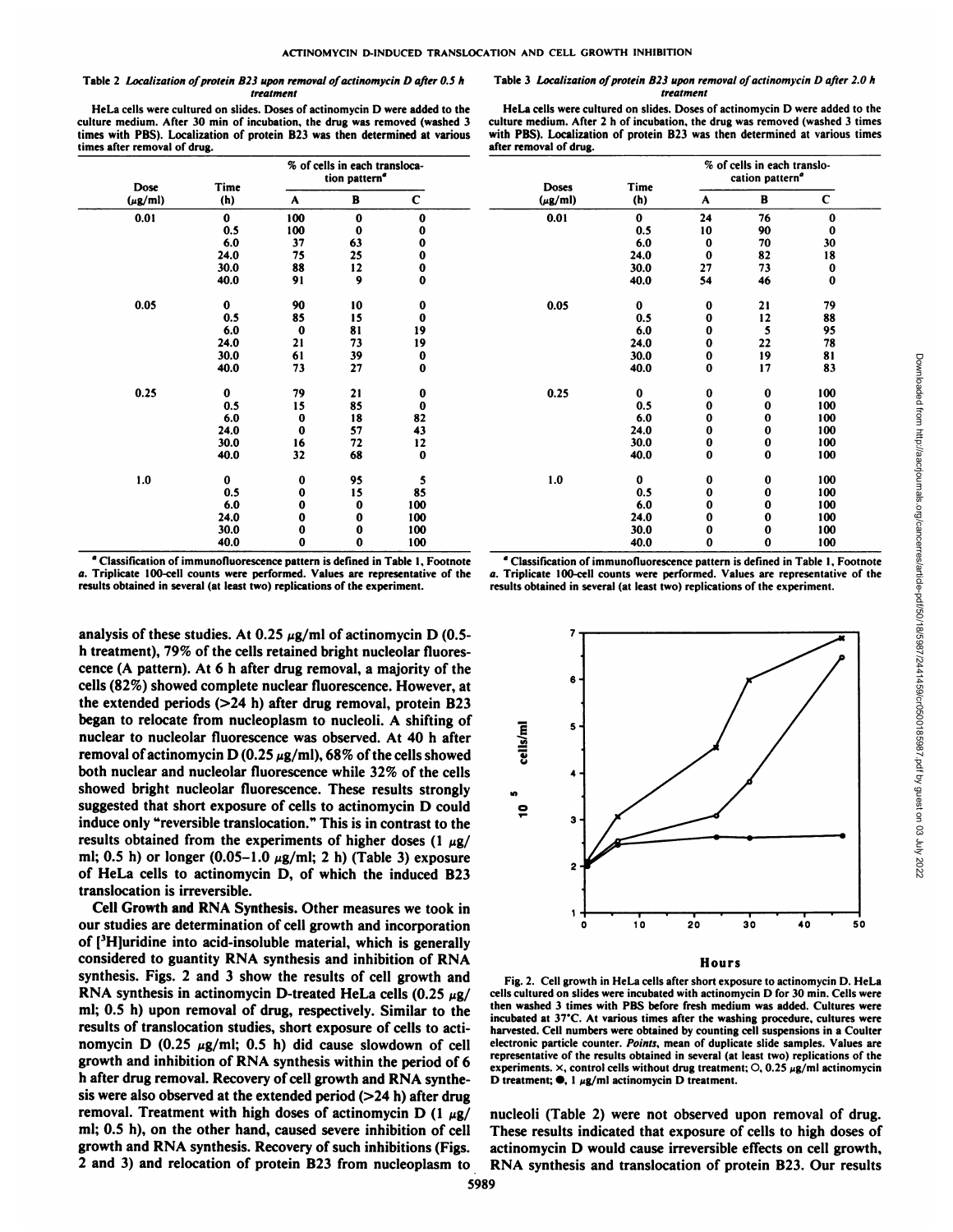

Fig. 3. RNA synthesis in HeLa cells after short exposure to actinomycin D. HeLa cells cultured on slides were incubated with actinomycin D for 30 min. Cells were then washed 3 times with PBS before fresh medium and  $[{}^3H]$ uridine were added. Cultures were incubated at 37°C. At various times after the washing procedure, cultures were harvested and [<sup>3</sup>H]uridine incorporation was determined. *Points, mean of duplicate slide samples. Values arc representative of the results* obtained in several (at least two) replications of the experiments, x. control cells without drug treatment; O, 0.25  $\mu$ g/ml actinomycin D treatment;  $\bullet$ , 1  $\mu$ g/ml actinomycin D treatment.

strongly indicate that "B23 translocation" is closely associated diffuses into the nucleoplasm. with states of cell growth and inhibition of RNA synthesis. "B23 translocation" may therefore be <sup>a</sup> simple and rapid method for assessing the inhibition in cell growth in response to antitumor therapy.

### DISCUSSION

Our results demonstrate that the degree of actinomycin Dinduced translocation of phosphoprotein B23 from nucleoli to nucleoplasm is dose and time dependent. Upon actinomycin D treatment, B23 gradually translocates from nucleoli to nucleo plasm. It is possible that actinomycin D diffuses passively into the cells exerting an inhibitory effect on nucleoli. Diffusion may proceed as a first-order process as long as the intracellular concentration of free drug is maintained at a much lower level than the extracellular concentration. In our actinomycin D short exposure experiments ( $< 0.25 \mu g/ml$ ; 0.5 h), we observed slowdown of cell growth, inhibition of RNA synthesis, and translocation of protein B23 from nucleoli to nucleoplasm at 6 h after removal of the drug. It is interesting to note that such treated cells could recover well from those inhibitions. At extended periods (>24 h) after removal of the drug, cells resume<br>extended periods (>24 h) after removal of the drug, cells resume<br> $\frac{7 \text{ Test D K and Muller M T Stab}}{7 \text{ Test D K}}$ their abilities to growth and to synthesize RNA. Protein B23, accordingly, relocates from nucleoplasm to nucleoli. These findings suggest that small doses of actinomycin D diffusing into the cells after short exposure could only induce "reversible" inhibitory effects on cell growth, RNA synthesis, and translo cation of protein B23. Trask and Muller (7) recently proposed that topoisomerase I contributes to actinomycin D inhibition of transcription. Actinomycin D treatment of nuclei for a short time extended the half-life of the covalent topoisomerase I-DNA complex. Topoisomerase I, however, can still carry the sensitivity to mitomycin C by "B23 translocation" assay. Cancer Lett., 40: resealing step in the presence of the drug; thus, actinomycin D does not freeze the topoisomerase-DNA intermediate into a permanent and irreversible complex. Our present studies indi cate that actinomycin D can be a reversible inhibitor of RNA synthesis depending on the extracellular drug concentrations

and exposure times. These studies have important therapeutic implications. Exposure of the tumor to the drug for a short period of time may not be effective enough for control of the tumor growth. The inhibition of the drug efflux rate offers a simple explanation of the known synergism between anthracyclines and dipyridamole in promoting therapeutic efficacy (21, 22). The direct dependence of the inhibitory effect of actino mycin D on extracellular drug concentration and exposure time suggests that the increased cytotoxicity could be obtained by maintaining constant blood level of the drug for extended periods. At divided low doses, B23 translocation, inhibition of cell growth, and RNA synthesis may not be complete and could be reversible. It is therefore a single dose actinomycin D sched ule may be more effective than a divided dose schedule, which is in agreement with many other experimental data (17).

The cause-effect relationship of B23 translocation and antitumor activity is not known. Our previous studies (9, 23)<br>
indicated that protein B23 binds to cretain elements in the<br>
incideolus (pre-FRNA, proteins, or matrix structure) and plays<br>
an essential role in ribosome synthes indicated that protein B23 binds to certain elements in the nucleolus (pre-rRNA, proteins, or matrix structure) and plays an essential role in ribosome synthesis. Our present studies have significantly demonstrated that "B23 translocation" is closely associated with states of cell growth and inhibition of RNA synthesis. It is possible that, when cells are treated with antibiotics (actinomycin D, toyocamycin, and luzopeptin), RNA synthesis, RNA processing, and cell growth are inhibited and protein B23 loses its binding target in the nucleolus and

In conclusion, "B23 translocation" as observed by immunofluorescence may well be a simple, rapid, and important method for:  $(a)$  detection of growth inhibition-stimulation of cells;  $(b)$ selection of effective drugs for patients; (c) monitoring anti cancer drug efficacy in patients and providing more efficient chemotherapy schedules.

# **REFERENCES**

- 1. Frei, E., III. The clinical use of actinomycin D. Cancer Chemother. Rep., 58: 49-54. 1974.
- 2. Green. D. M.. Finklestein. J. Z.. Norkool. P.. and D'angio. G. J. Severe hepatic toxicity after treatment with single-dose daetinomycin and vincristine. Cancer (Phila.). 62: 270-273. 1988.
- 3. Busch. H., and Smetana, K. Nucleolar RNA of high molecular weight. In: H. Busch and K. Smetana (eds.). Nucleolus, pp. 211-269. New York: Academic Press. 1970.
- 4. Perry, R. P., and Kelly, D. E. Inhibition of RNA synthesis by actinomycin D: characteristic dose-response of different RNA species. J. Cell. Physiol., *76: 127-140. 1970.*
- 5. Perry. R. P.. and Kelly. D. E. Persistent synthesis of 5S RNA when produc tion of 28S and 18S ribosomal RNA is inhibited by low doses of actinomycin D. J. Cell. Physiol. 72: 235-246. 1968.
- 6. Goldberg, I. H., and Reich, E. Actinomycin and nucleic acid function. Prog.
- 7. Trask, D. K., and Muller, M. T. Stabilization of type I topoisomerase-DNA covalent complexes by actinomycin D. Proc. Natl. Acad. Sci. USA, 85: 1417-1421. 1988.
- 8. Yung. Y. M.. Busch. R. K.. Busch. H.. Mauger. A. B.. and Chan. P. K. Effects of actinomycin D analogs on nucleolar phosphoprotein B23 (37 kD/ pi 5.1). Biochem. Pharmacol.. 34: 4059-4063. 1985.
- 9. Yung. B. Y.-M., Busch. H., and Chan. P. K. Translocation of nucleolar phosphoprotein B23 (37 kDa/pI 5.1) induced by selective inhibitors of ribosome synthesis. Biochim. Biophys. Acta. 826: 167-173. 1985.
- 10. Chan. P. K.. Aldrich. M. B., and Yung. B. Y-M. Nucleolar protein B23 translocation after doxorubicin treatment in murine tumor cells. Cancer Res.. Â¥7:3798-3801. 1987.
- 11. Chan, P. K., Aldrich, M., and Chakrabarty, S. Assessment of tumor cell 143-149. 1988.
- 12. Chan, P. K., Aldrich, M., and Busch, H. Alterations in immunolocalization of the phosphoprotein B23 in HeLa cells during serum starvation. Exp. Cell Res.. 161: 101-110. 1985.
- 13. Huang, C. H., Mirabelli, C. K., Mong, S., and Crooke, S. T. Intermolecular cross-linking of DNA through bifunctional interaction of an antitumor antibiotic, luzopeptin A. Cancer Res.. 43: 2718-2724. 1983.